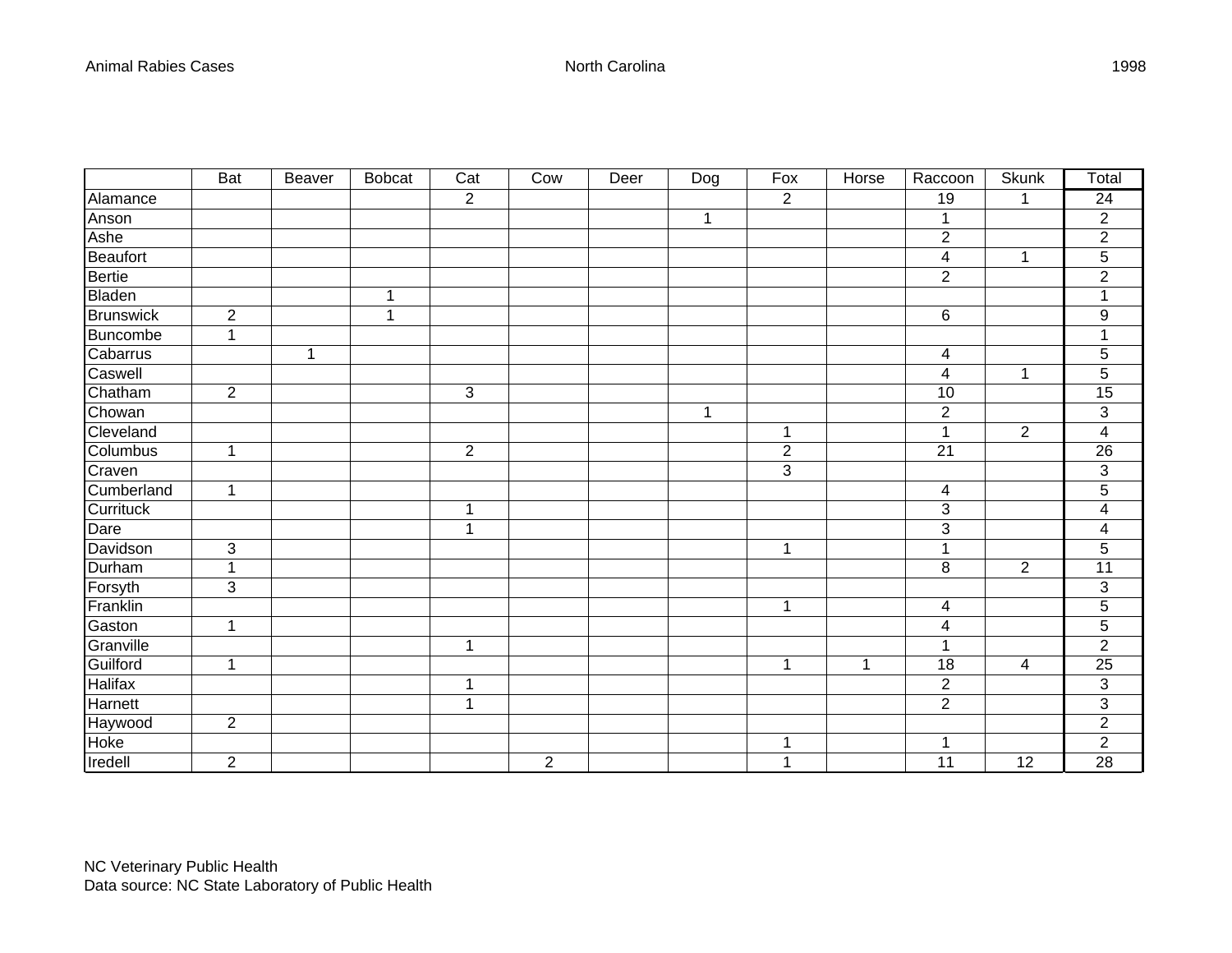|               | <b>Bat</b>  | <b>Beaver</b> | <b>Bobcat</b> | $\overline{Cat}$ | Cow          | Deer | Dog          | Fox            | Horse | Raccoon         | <b>Skunk</b>   | Total                     |
|---------------|-------------|---------------|---------------|------------------|--------------|------|--------------|----------------|-------|-----------------|----------------|---------------------------|
| Jackson       | 1           |               |               |                  |              |      |              |                |       |                 |                | 1                         |
| Johnston      |             |               |               | $\mathbf 1$      |              |      |              |                |       |                 |                | 1                         |
| Jones         |             |               |               | $\overline{2}$   |              |      |              | $\mathbf{1}$   |       | 3               |                | 6                         |
| Lenoir        |             |               |               |                  |              |      |              |                |       | $\overline{19}$ |                | $\overline{19}$           |
| Lincoln       |             |               |               |                  |              |      |              |                |       | $\overline{2}$  | 2              | 4                         |
| Martin        |             |               |               |                  |              |      |              |                |       | 1               |                | 1                         |
| Mecklenburg   | 1           |               |               |                  |              |      |              | 3              |       | 4               |                | $\, 8$                    |
| Montgomery    | $\mathbf 1$ |               | $\mathbf{1}$  |                  |              |      |              |                |       | 16              |                | 18                        |
| Moore         |             |               |               | $\mathbf{1}$     |              |      |              |                |       | $\,6$           |                | $\overline{7}$            |
| <b>Nash</b>   | 1           |               |               |                  |              |      |              |                |       | $\sqrt{2}$      |                | $\overline{3}$            |
| New Hanover   |             |               |               | $\mathbf{1}$     |              |      |              |                |       | $\overline{7}$  |                | 8                         |
| Onslow        |             |               | $\mathbf 1$   |                  |              |      |              | 3              |       | 20              |                | 24                        |
| Orange        | 3           |               |               | $\mathbf{1}$     |              |      |              |                |       | 35              | 3              | 42                        |
| Pamlico       |             |               | 1             |                  |              |      |              |                |       |                 |                | 1                         |
| Pender        |             |               |               |                  |              |      |              |                |       | 3               |                | 3                         |
| Perquimans    |             |               |               | 1                |              |      |              |                |       | 1               |                | $\overline{2}$            |
| Person        |             |               |               |                  |              |      |              |                |       | $\overline{2}$  |                | $\overline{2}$            |
| Pitt          |             |               |               |                  |              |      |              |                |       | 1               |                | $\overline{1}$            |
| Polk          | 1           |               |               |                  |              |      |              |                |       |                 |                | 1                         |
| Randolph      | 1           | 1             | $\mathbf 1$   | 3                | $\mathbf{1}$ |      |              | 5              |       | 36              | 3              | $\overline{51}$           |
| Richmond      |             |               |               |                  |              |      |              |                |       | 3               |                | 3                         |
| Robeson       |             |               |               |                  |              |      |              |                |       | $\overline{3}$  |                | $\overline{3}$            |
| Rockingham    | $\sqrt{2}$  |               |               |                  |              |      |              | $\sqrt{2}$     |       | 13              | $\mathfrak{S}$ | 20                        |
| Rowan         |             |               |               |                  |              |      |              | $\overline{2}$ |       | 25              | 9              | $\overline{36}$           |
| Sampson       |             |               |               |                  |              |      |              |                |       | 3               |                | $\overline{3}$            |
| Scotland      |             |               |               |                  |              |      |              |                |       | 1               |                | 1                         |
| Stanly        |             |               |               |                  |              |      |              |                |       | $\sqrt{2}$      | 1              | $\ensuremath{\mathsf{3}}$ |
| <b>Stokes</b> |             |               |               |                  |              |      |              |                |       | $\overline{2}$  | 1              | 3                         |
| Surry         |             |               |               |                  |              |      |              |                |       | 1               | 1              | $\overline{2}$            |
| Union         |             |               |               |                  |              |      | $\mathbf{1}$ | 1              |       | $\overline{7}$  |                | 9                         |